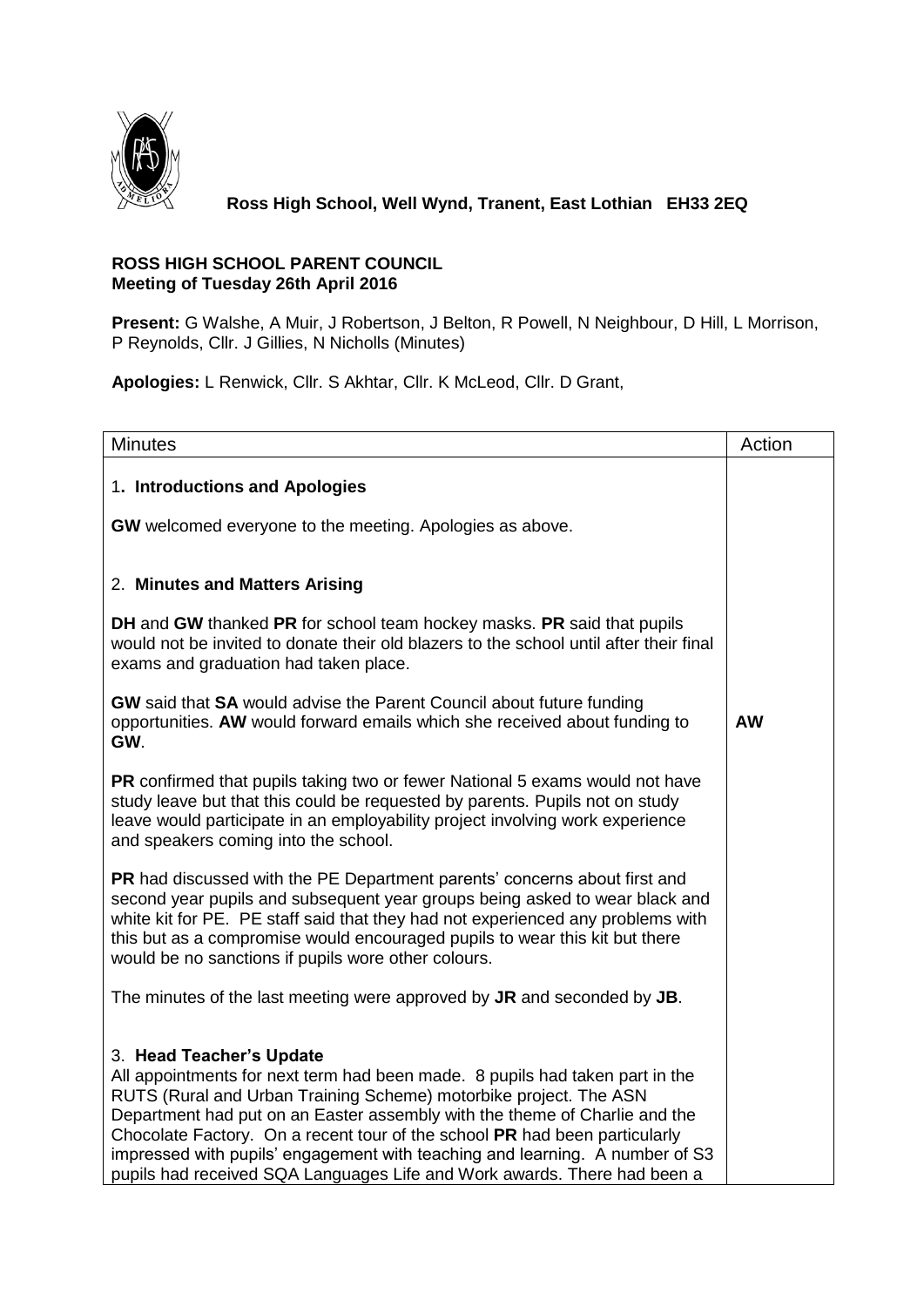"bin it" roadshow for 1st years and pupils would be producing a video showing the work of the cleaning staff and janitors in the school. An email had been sent to parents asking them to fill out a school survey. A number of pupils had won Church of Scotland Moderator's Medals.

Ellie Dalrymple had won a Champion of Champions Championship in Adelaide Australia for highland dancing. Lucas Reid had been named as part of the Scotland Under 16s rugby squad. Megan Kivlin had represented her country once again for bowls. The school's first years had won the East and Midlothian football league and the Under18s football team were in the finals of the East Lothian Cup. Pupils on recent school rugby tour had been well behaved and a credit to the school. Ross High School were the overall winners of the East Lothian Swimming Gala. There had been staff versus 6<sup>th</sup> year netball and football matches. Some pupils had taken part in Duke of Edinburgh expedition at the weekend.

Over 100 pupils had attended a jobs roadshow in Haddington organised by Developing Scotland's Young Workforce regional group. Around 200 local employers were recruiting for full and part time job vacancies. This opportunity had been offered to  $4<sup>th</sup> 5<sup>th</sup>$  and  $6<sup>th</sup>$  year pupils particularly those who would be leaving school to go into employment.

This year pupils going into  $6<sup>th</sup>$  year were being asked to complete an application from followed by a discussion with a member of the Senior Management Team to provide interview practice. The  $6<sup>th</sup>$  year graduation ceremony would be on Thursday.

**PR** said the Health and Wellbeing Group in the school had invited a member of the Parent Council onto the group. The Parent Council would also need to nominate a new member [and possibly deputy] for the Fa'side Area Partnership. **PR** had recently had useful meeting with Simon Davie about Area Partnership funds. The Parent Council would need representation from  $2<sup>nd</sup>$  and  $3<sup>rd</sup>$  year parents next year.

Important Dates: 28 April – S6 leaving ceremony 3 May – start of study leave 19 and 20 May S3 Duke of Edinburgh expeditions 23 May – In Service Day 25 to 27 May - S2 Olympic Challenge 30 May – new timetable starts 1 June - study leave ends 3 June – S5 returning to S6 interviews Week of 6 June – blazer fitting. 7 June - Junior celebration of success evening 8 and 9 of June – P7 induction 9 June – P7 parents' evening. **AM** and **JR** volunteered to attend to represent the Parent Council. **N Neighbour** would also be there. 13 June – Sports Day 14 June - School Summer Concert 16 June – County Sports 17 June – S6 prom. 21 and 22 June – School Show 23 June – Normandy, Paris trip leaves 24 June – London Paris trip leaves **AM/JR**